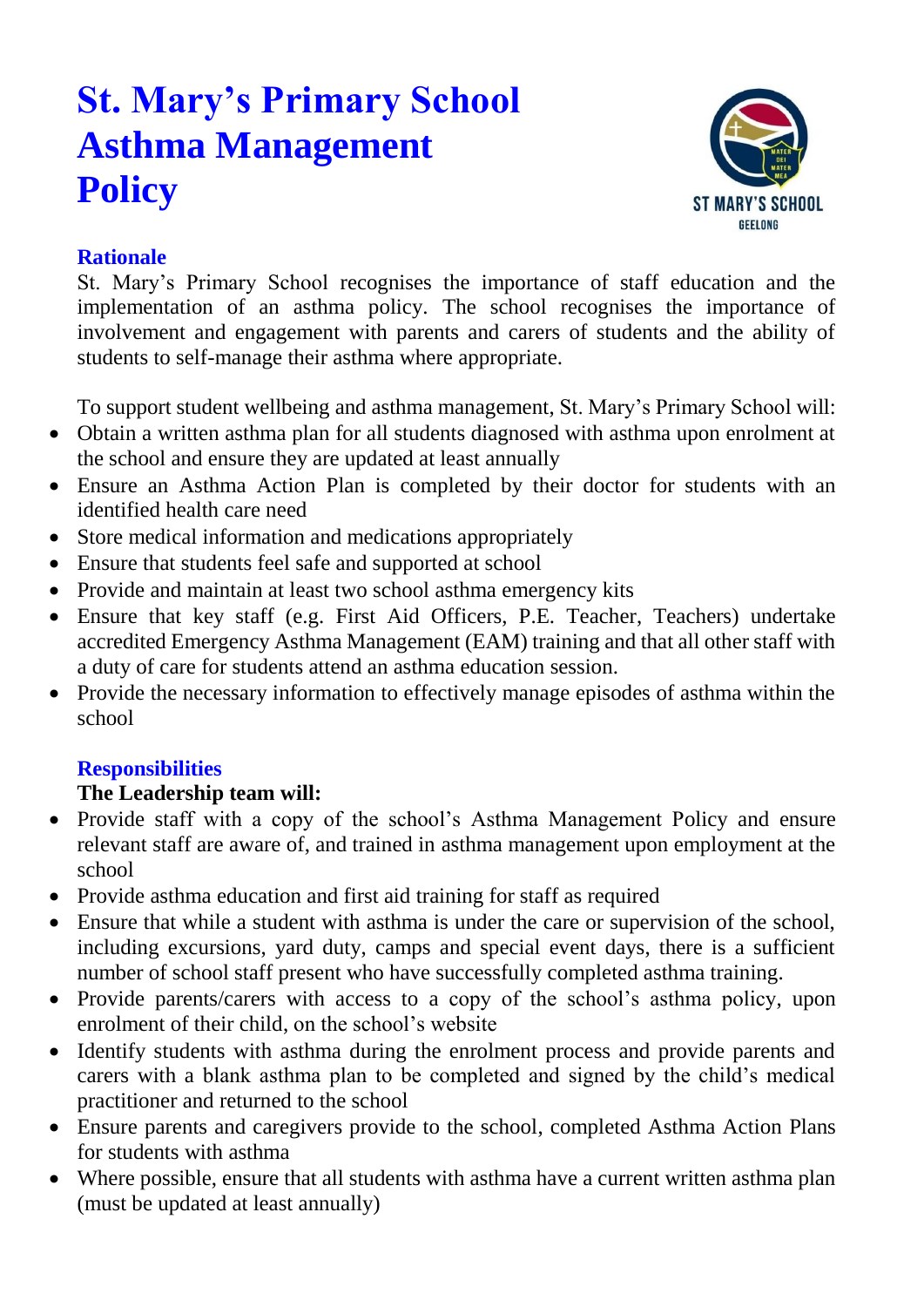- Parents/carers are informed that medical information need to be provided and updated on CareMonkey
- Ensure the parents and carers of all students with asthma provide reliever medication and a spacer (and a face mask if required) at all times their child attends the school
- Implement an asthma first aid procedure, consistent with current national recommendations and all staff are aware of the asthma first aid procedure
- Ensure adequate provision and maintenance of asthma emergency kits for the school and that each asthma emergency kit contains reliever medication, two spacer devices, instructions outlining the first aid procedure and an Asthma Log
- Ensure that reliever medications within the asthma emergency kits are replaced regularly and have not expired, and that spacers are named
- Facilitate communication between leadership team, staff, parents and carers and students regarding the school's asthma management policy and strategies
- Promptly communicate to parents and carers any concerns regarding asthma and students attending the school
- Identify and minimise, where possible, triggers of asthma symptoms for students
- Ensure that students with asthma are not discriminated against in any way
- Ensure that students with asthma can participate in all activities safely and to their fullest abilities

### **Staff will:**

- Be aware of the school's asthma management policy
- Be aware of the asthma first aid procedure
- Be aware of students with asthma and where their medication and personal spacers are stored
- Attend asthma education and training sessions when required
- Be aware of where to access written asthma plans through CareMonkey and asthma emergency kits
- Identify and minimise, where possible, triggers of asthma symptoms for students
- Ensure that students with asthma are not discriminated against in any way
- Ensure that students with asthma can participate in activities safely and to their fullest abilities
- Promptly communicate to the principal, parents and carers any concerns regarding asthma and students enrolled in the school
- Document any asthma incident and advise parents/carers as a matter of priority in class Asthma Log or First Aid Asthma Log

# **Parents and Carers will:**

- Upon enrolment, inform the school if their child has asthma
- Read the school's asthma management policy
- Participate and sign student Asthma Management Plans as required
- Provide a signed Asthma Action plan to the school, and ensure that it is updated at least annually
- Update medical information on CareMonkey, outlining any asthma medication the student needs to take in the prevention of asthma, including dose and time to be taken.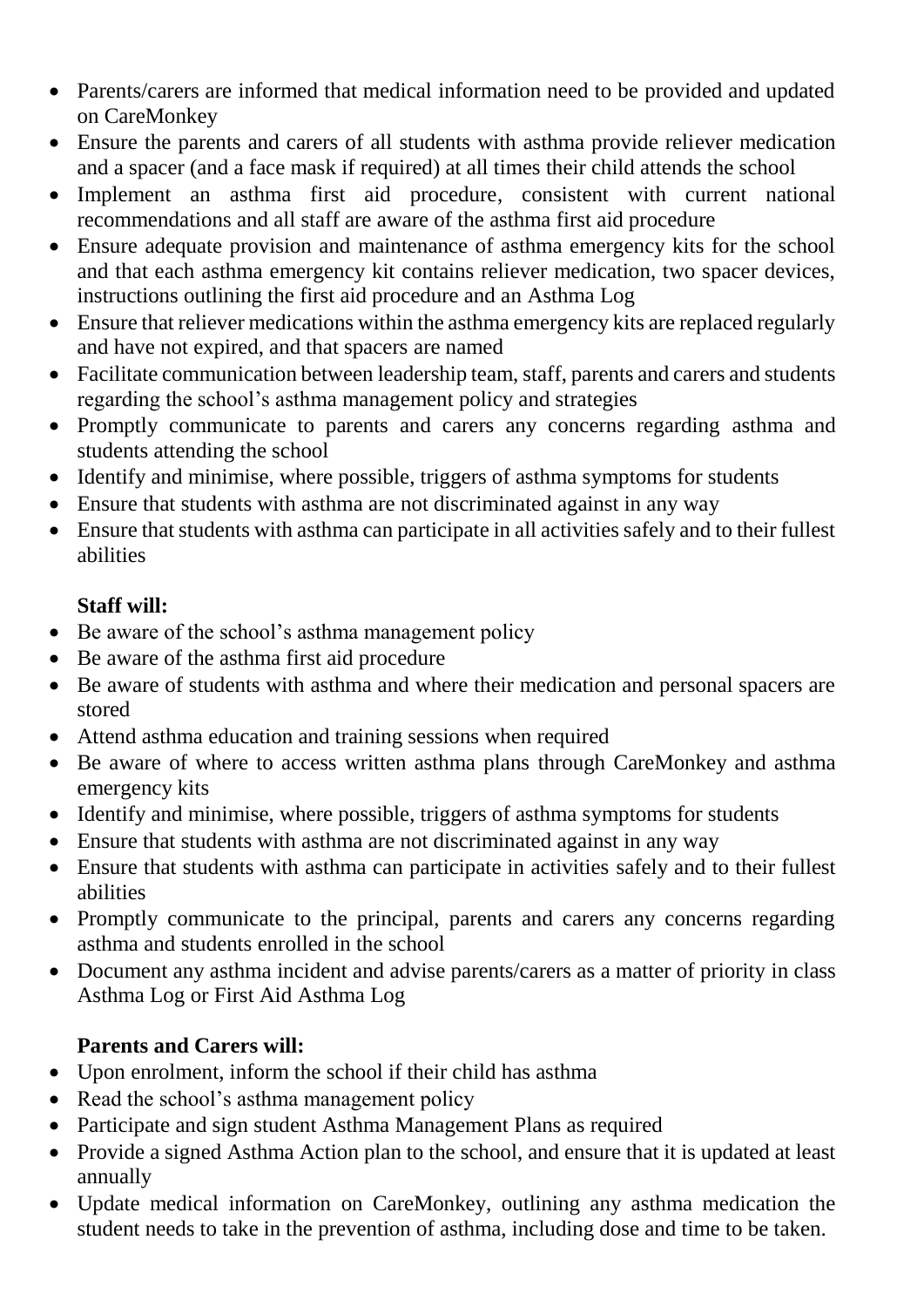- Provide the school with their child's in-date reliever medication (clearly dated and in the originally labelled container) along with a spacer where the asthma reliever medication is a metered dose inhaler (puffer) device, and a mask if required, for all times the child is attending the school or school excursions/camps
- Ensure that, if their child is self-managing their asthma correctly and confidently that the child carries their reliever medication and spacer with them or has access at all times
- Promptly communicate all medical and health information relevant to their child, to the principal and staff of the school
- Communicate any changes to their child's asthma, asthma management or any concerns about the health of their child

#### **Students will:**

- Immediately inform staff if they experience asthma symptoms
- Inform staff if they have self-administered any asthma medication
- Carry asthma medication and a spacer with them or has access at all times (if selfmanaging their asthma)

#### **Asthma First Aid**

In the event of an asthma incident, staff will follow the written first aid instructions on the student's Asthma Action Plan. If no specific and signed instructions are available, the instructions are unclear, or the person does not have an Asthma Action Plan, **the first aid procedure is to begin immediately.**

Call emergency assistance to attend (000) IF:

- the person's asthma symptoms are severe
- the person suddenly stops breathing
- the person's asthma symptoms continue to worsen
- there is no Asthma Action Plan for the person
- blue/grey reliever medication is not available
- you are unsure what is causing the breathing difficulty In an emergency situation (unexpected asthma attack), school staff are required to act as any reasonable prudent person would. This includes administering medication:
- keep calm do not panic
- $\bullet$  send for a qualified first aider do not move the student
- make sure that specific directions of the reliever inhaler are followed
- loosen clothing
- reassure the student

If no immediate improvement during an attack continue to follow directions of the reliever inhaler until symptoms improve.

#### **Signs of Asthma**

Signs of an Asthma attack include:

- Persistent cough
- A wheezing sound coming from the chest (when at rest)
- Being unusually quiet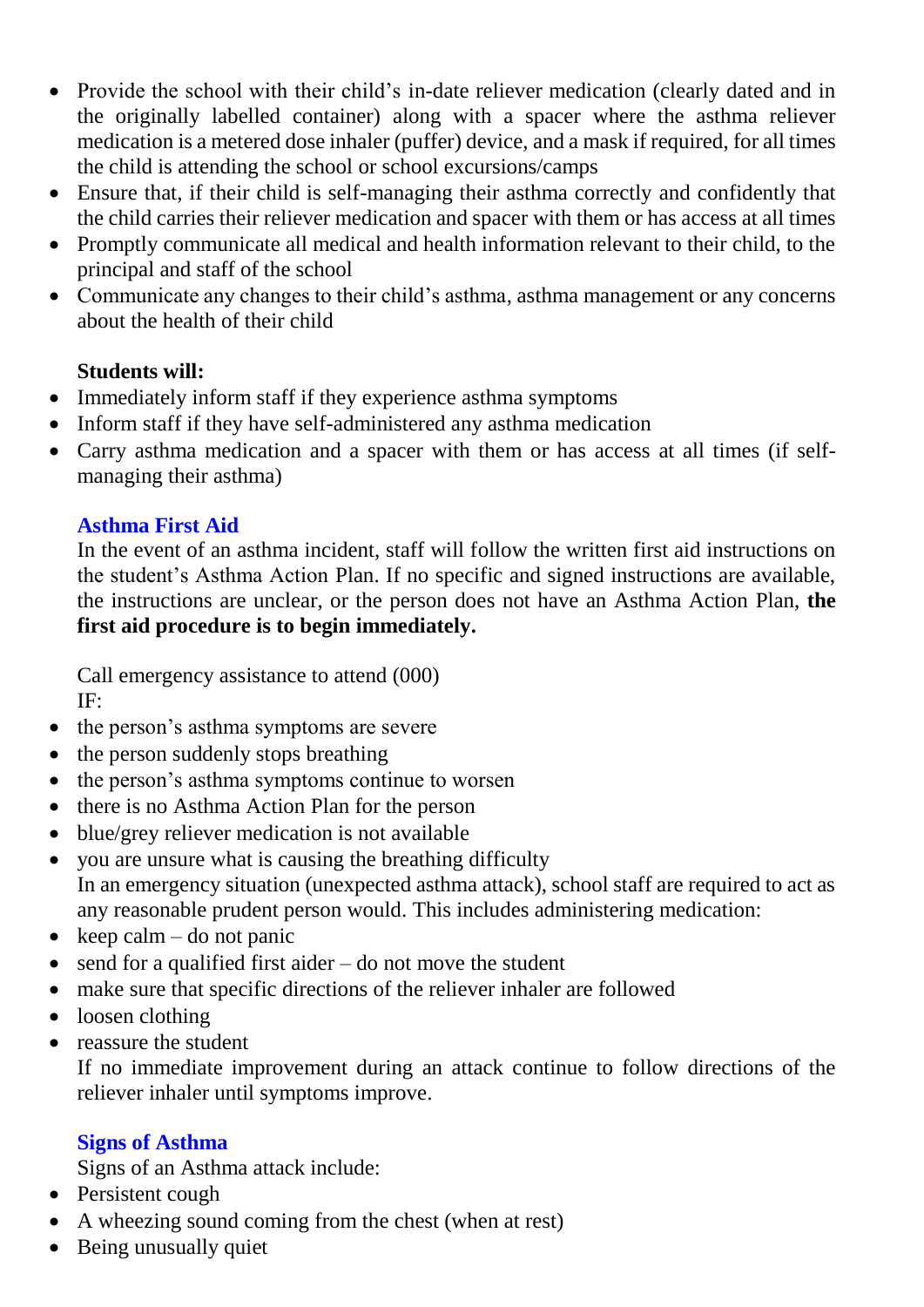- The child complains of shortness of breath at rest, feeling tight in the chest (younger children may describe this a tummy ache)
- Difficulty in breathing (fast and deep respiration)
- Nasal flaring
- Being unable to complete sentences
- Appearing exhausted

# **Asthma Emergency Kits**

St. Mary's Primary School is required to have two asthma emergency kits and replace reliever medication either at the time of use or expiry, whichever is first. Asthma Emergency Kits will contain:

- blue/grey reliever medication such as Airomir, Asmol, or Ventolin
- at least two spacer devices to assist with effective inhalation of the blue/grey reliever medication (ensure spare spacers are available as replacements)
- clear written instructions on:
	- o how to use these medications and devices
	- o steps to be taken in treating a severe asthma attack
- an Asthma Log for recording the details of a first aid incident, such as the number of puffs administered.

Spacers and face masks are single-person use only. It is essential to have at least two spacers (and two face masks if necessary) contained in each first aid kit and that spacers and face masks are named or replaced each time they are used.

# **Staff training**

The following school staff will be appropriately trained:

Group 1:

All staff with a duty of care for students must undertake an asthma education session Group 2:

Staff with a direct student wellbeing responsibility such as first aid complete asthma management training

|       | <b>Completed by</b> | Course                                                | <b>Provider</b>                         | Cost                   | <b>Valid for</b> |
|-------|---------------------|-------------------------------------------------------|-----------------------------------------|------------------------|------------------|
| Group | All school staff    | Asthma first aid<br>management for<br>education staff | The Asthma<br>Foundation of<br>Victoria | Free to all<br>schools | 3 years          |

**Please note:** First Aid training does not meet asthma training.

In the event that the relevant training has not occurred for a member of staff who has a child in their class diagnosed with asthma, the principal will organise time for the relevant staff member to complete the "Asthma First Aid Management for Education Staff" online as soon as practicable after the student enrols, and preferably before the student's first day at school.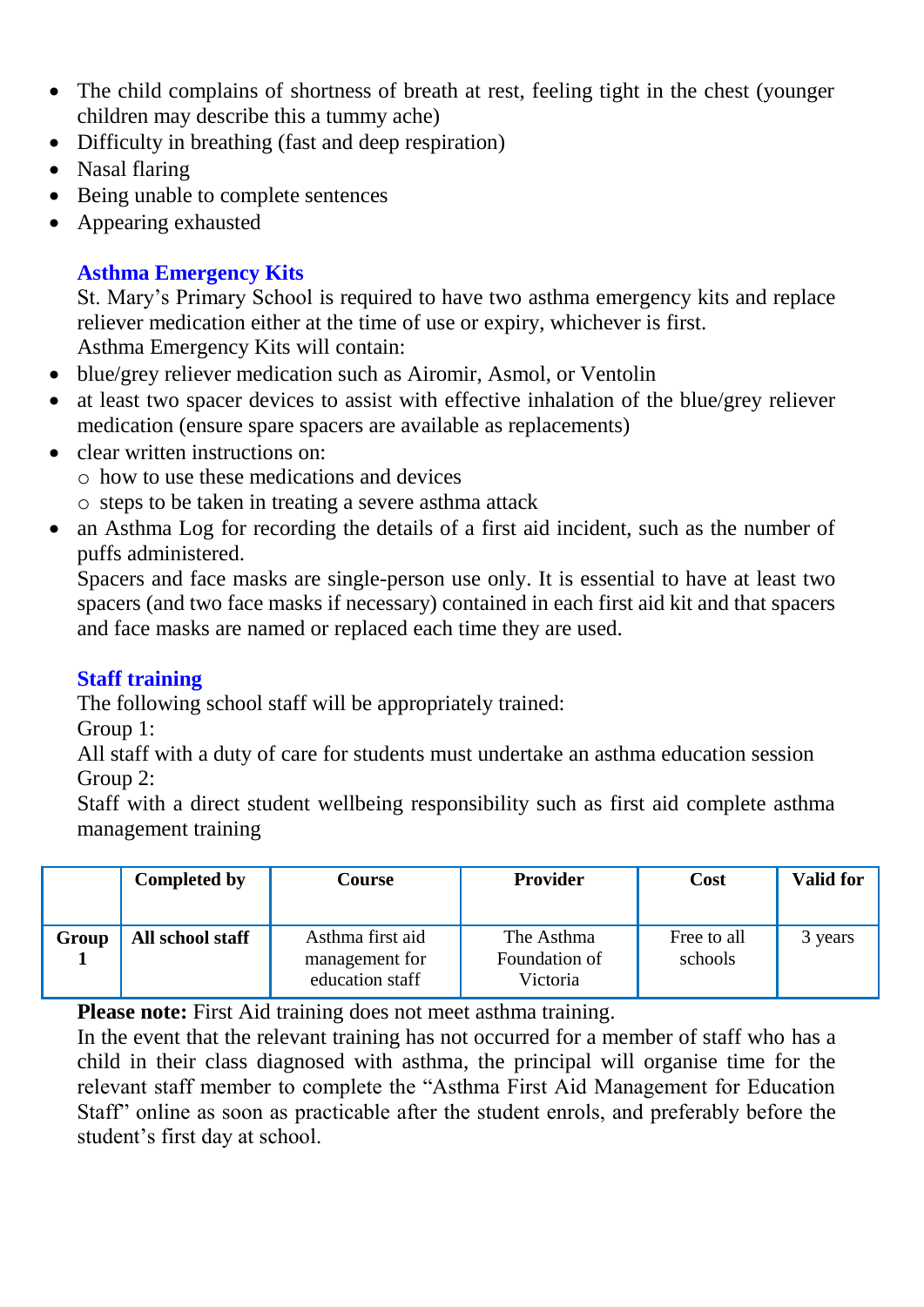### **Prevention Strategies**

#### **Classrooms**

1. Student's Asthma Action Plans are easily accessible on CareMonkey.

2. The Deputy Principal informs casual relief teachers and volunteers of the names of any students diagnosed with asthma, the location of students' Asthma Action Plans and reliever medication, the school's Asthma Management Policy, and each individual person's responsibility in managing an incident ie seeking a trained staff member.

3. Classrooms are vacuumed on a regular basis to limit dust.

4. Cleaning products used in the school are asthma friendly.

5. Maintenance that may require the use of chemicals, such as painting, occur during school holidays or out of school hours.

6. Fans, air conditioning and heaters are turned on out of school hours when being used for the first time after a long period of non-use.

### **School Yard**

1. Staff on yard duty are trained in the administration of reliever medication to be able to respond quickly to an asthma attack if needed.

2. The reliever medication and each student's Asthma Action Plan are easily accessible from the school yard, and staff are aware of their exact location (The First Aid Room).

3. The Communication Plan of sending the red 'Support Required' emergency card is used to obtain student's medical information and quick retrieval of medication if an asthma attack occurs in the school yard. All staff on yard duty are briefed on the school's Emergency Response Procedures and how to notify the general office/first aid team of an asthma attack in the school yard.

4. Yard duty staff must also be able to identify, by face, those students diagnosed with asthma.

5. Students with asthma triggered by pollens should be encouraged to stay away from flowering plants.

6. School lawns are mown outside of school hours.

7. Only low allergen plants are planted in the school grounds.

# **Special events** (e.g. sporting events, incursions, class parties, etc.)

1. If a student diagnosed with asthma, is attending an event, sufficient school staff supervising the special event must be trained in the administration of a reliever medication to be able to respond quickly to an asthma attack if required.

# **Excursions/sporting events**

1. If a student diagnosed with asthma, is attending an excursion/sporting event, sufficient school staff supervising the excursion/sporting event must be trained in the administration of reliever medication and be able to respond quickly to an asthma attack if required.

2. A school staff member or team of school staff, trained in the recognition of asthma and the administration of reliever medication, must accompany any student diagnosed with asthma on excursions.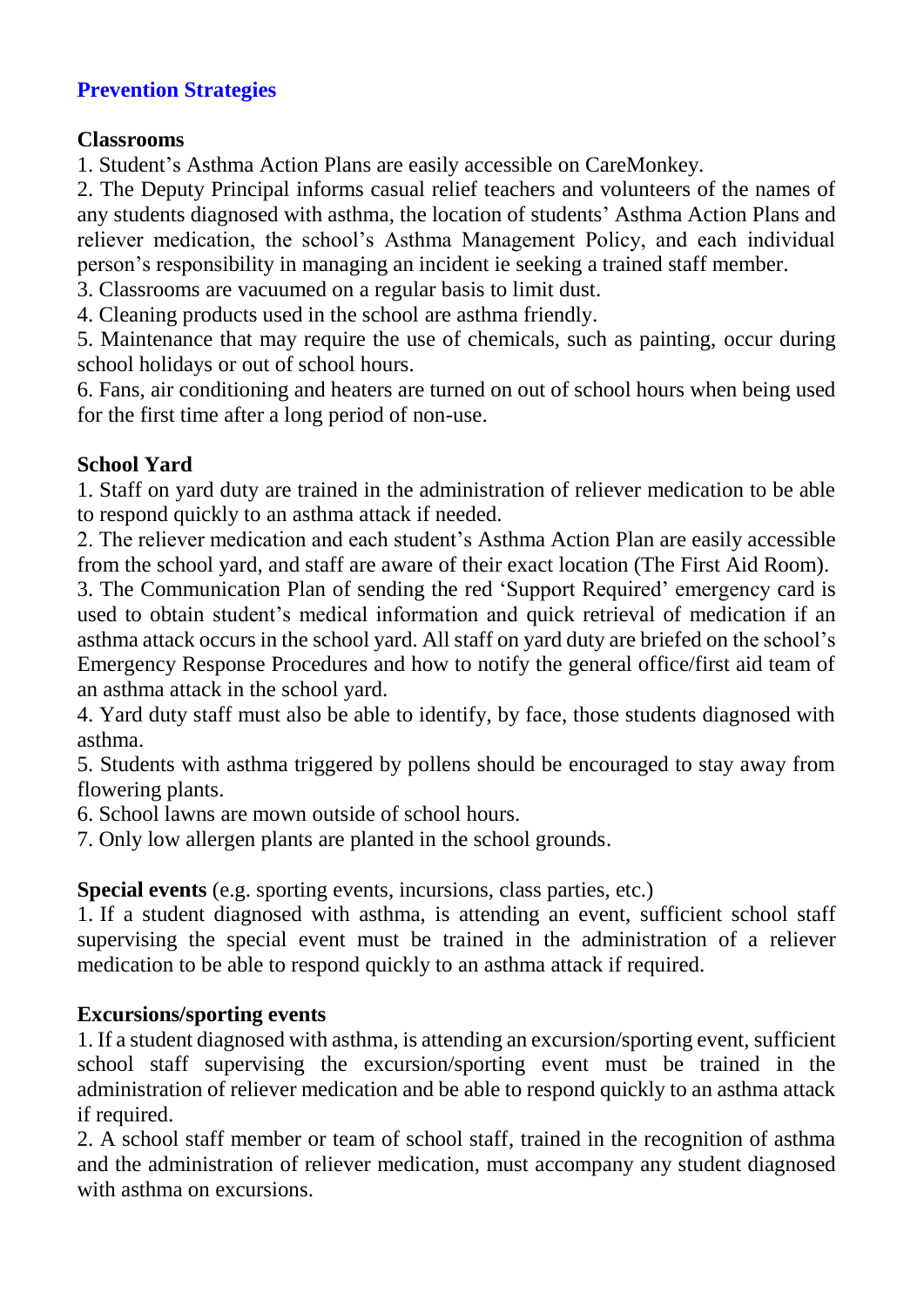3. The reliever medication and a copy of the Asthma Action Plan for each student diagnosed with asthma should be easily accessible and school staff must be aware of their exact location. (The First Aid Room)

4. For each excursion etc, a risk assessment should be undertaken for each individual student attending who is diagnosed with asthma. The risks may vary according to the number of students with asthma attending, the nature of the excursion/sporting event, size of venue, distance from medical assistance, the structure of excursion and corresponding staff-student ratio. All school staff members present during the excursion need to be aware of the identity of any students attending who are diagnosed with asthma and be able to identify them by face.

5. The school should consult parents of students with asthma in advance to discuss issues that may arise.

6. Parents may wish to accompany their child on excursions. This should be discussed with parents as another strategy for supporting the student who is diagnosed with asthma.

7. Prior to the excursion taking place, school staff should consult with the student's parents and medical practitioner (if necessary) to review the student's Asthma Action Plan to ensure that it is up to date and relevant to the particular excursion activity.

#### **Camps and remote settings**

1. Staff should conduct a risk assessment and develop a risk management strategy for students diagnosed with asthma. This should be developed in consultation with parents of students diagnosed with asthma and camp owners/operators prior to the camp dates.

5. The student's reliever medication, Asthma Action Plan and a mobile phone must be taken on camp. If mobile phone access is not available, an alternative method of communication in an emergency must be considered, e.g. a satellite phone. All staff attending camp should familiarise themselves with the students' Asthma Action Plan and plan emergency response procedures for asthma prior to camp.

6. Prior to the camp taking place school staff should consult with the student's parents to review the students Asthma Action Plan to ensure that it is up to date and relevant to the circumstances of the particular camp.

7. School staff participating in the camp should be clear about their roles and responsibilities in the event of an asthma attack. Check the emergency response procedures that the camp provider has in place. Ensure that these are sufficient in the event of an asthma attack and ensure all school staff participating in the camp are clear about their roles and responsibilities.

8. Ensure contact details of emergency services are distributed to all school staff as part of the emergency response procedures developed for the camp.

9. An Asthma Emergency Kit will be taken on a school camp, even if there is no student diagnosed with asthma, as a back-up device in the event of an emergency.

11. The reliever medication should remain close to the students and school staff must be aware of its location at all times.

12. The reliever medication should be carried in the school first aid kit; however, schools can consider allowing students to carry their own medication on camp. Remember that all school staff members still have a duty of care towards the student even if they do carry their own reliever medication.